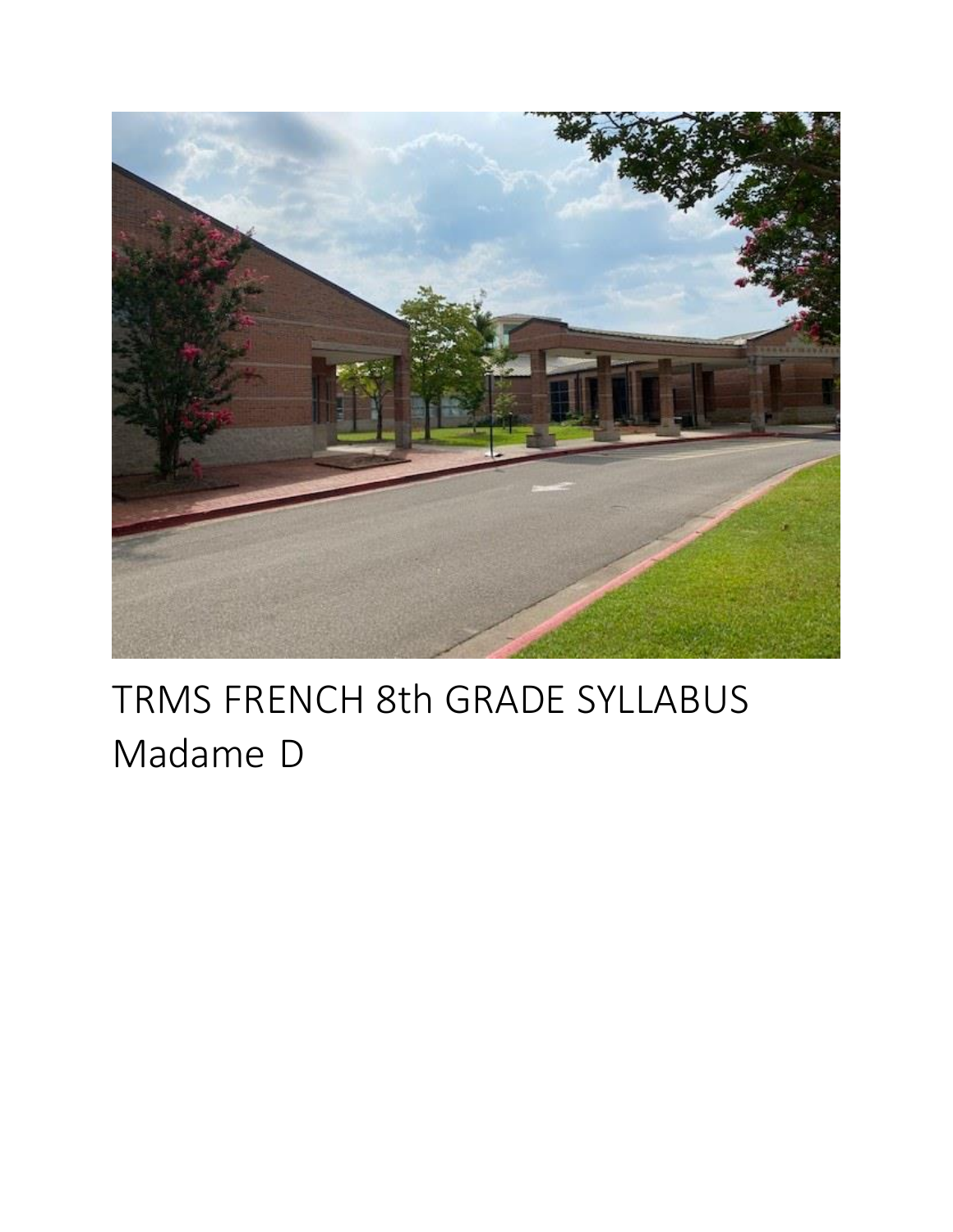



With an emphasis on speaking, listening, reading and writing, the level I language course focuses on the development of communicative competence in the target language and the understanding of the culture (s) of the people who speak the language. It assumes that the student have minimal or no prior knowledge of the language and culture. The major mean of communication between students and instructors will be in the target language. A student will earn a High School Carnegie Unit at the completion of eight grade French course.

**UNITS** 

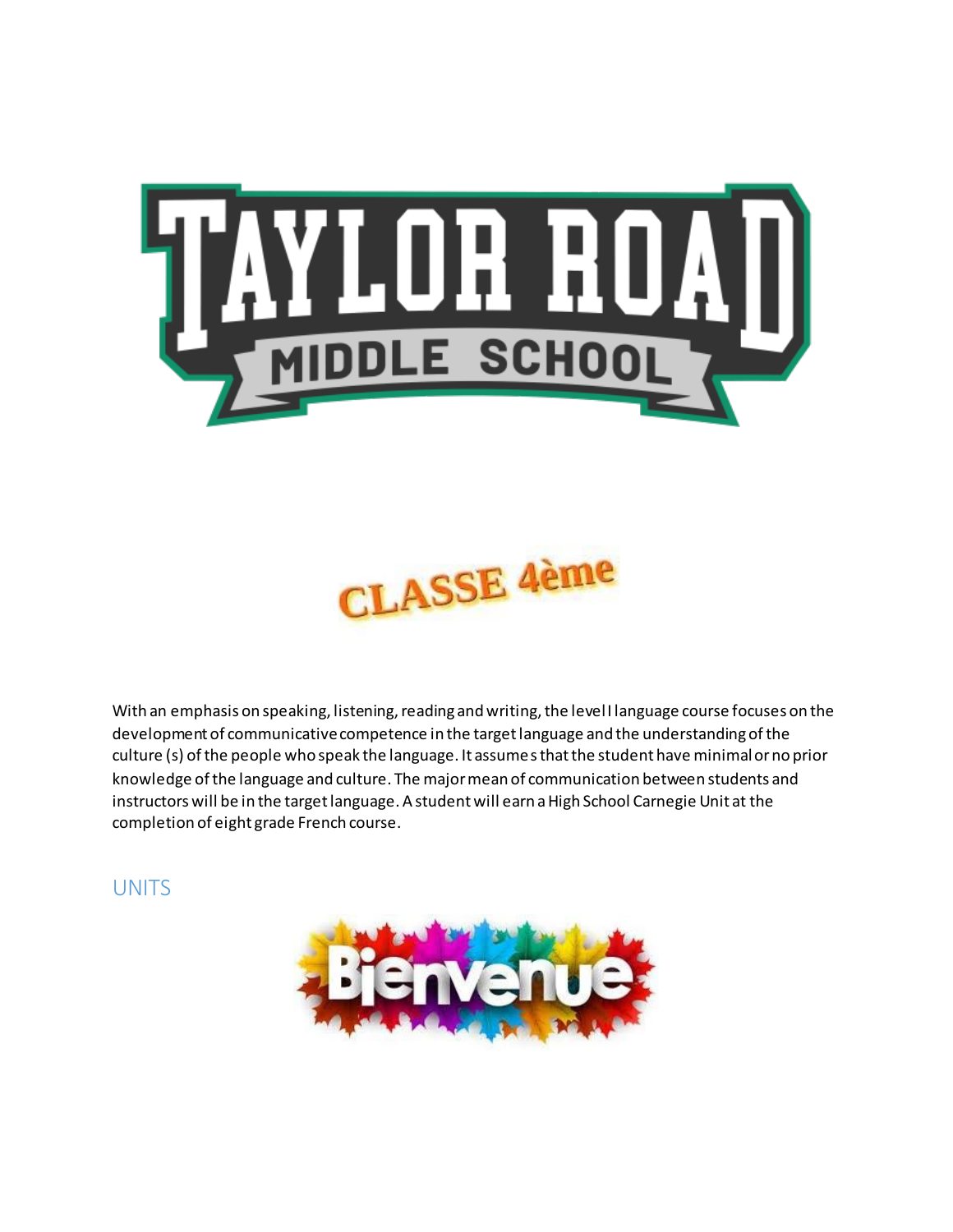| 8TH GRADE                                        |                          |
|--------------------------------------------------|--------------------------|
| 1 <sup>ST</sup> SEMESTER                         | 2 <sup>ND</sup> SEMESTER |
| UNIT 0:                                          | UNIT 4: Au café          |
| Review 6th and 7th grade topics                  | I- Leçon 4A              |
| <b>UNIT 3: Family and friends</b><br>I- Leçon 3A | Where are we going?      |
| Marie Laval's family                             | II-Leçon 4B              |
| II- Leçon 3B<br>How are they?                    | I am hungry              |

## RESOURCES

- "Pauvre Anne" from Blaine Ray
- Textbook and Workbook: D'accord 1 Edition: Vista Higher Learning (These resources are available online via vhlcentral)



*1 - "Pauvre Anne" from Blaine Ray*

Students are required to pay attention, take notes, and use the provided material + additional websites available on the TEAMs platform.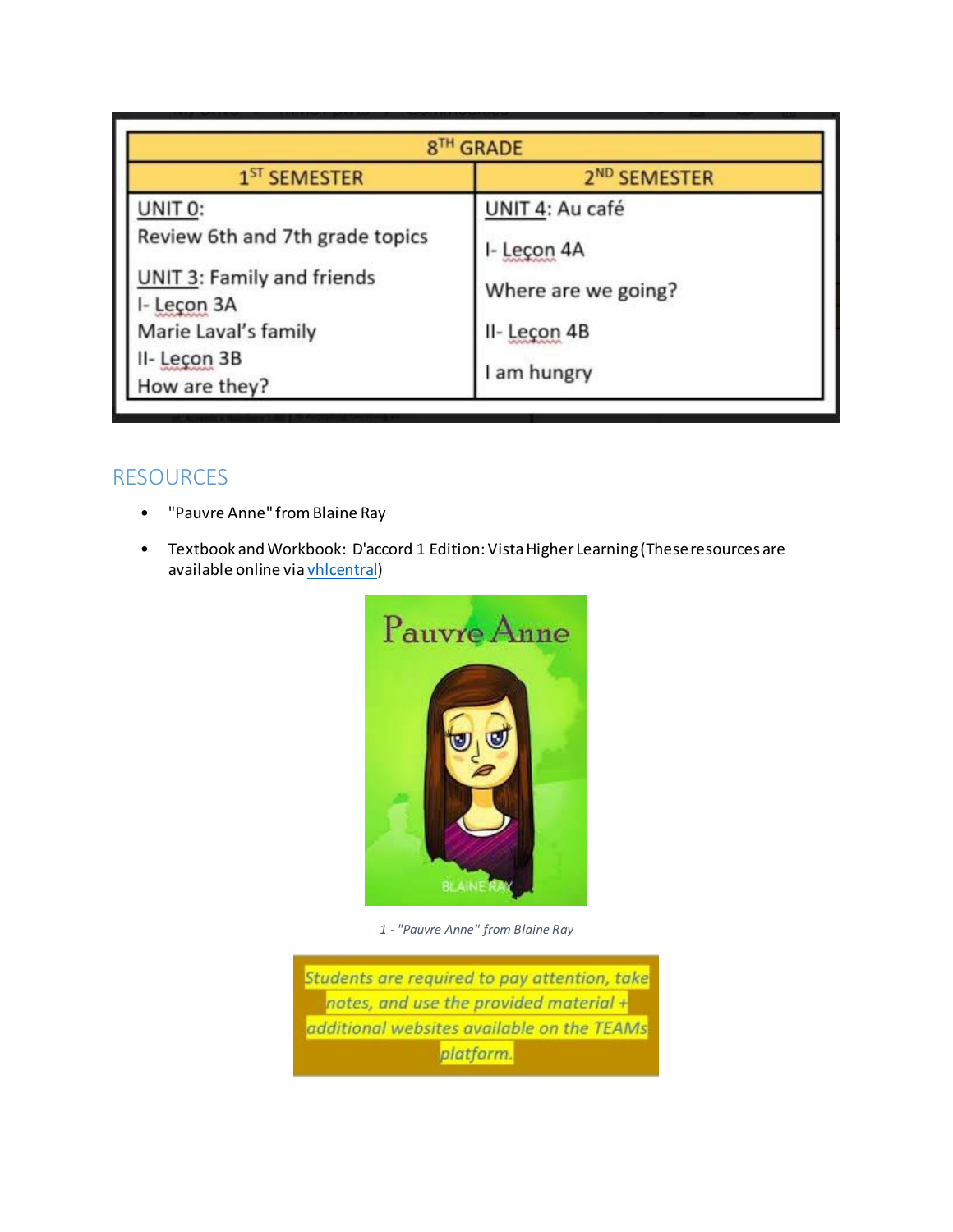

*2 - Workbook Textbook* 

## CLASSROOM EXPECTATIONS

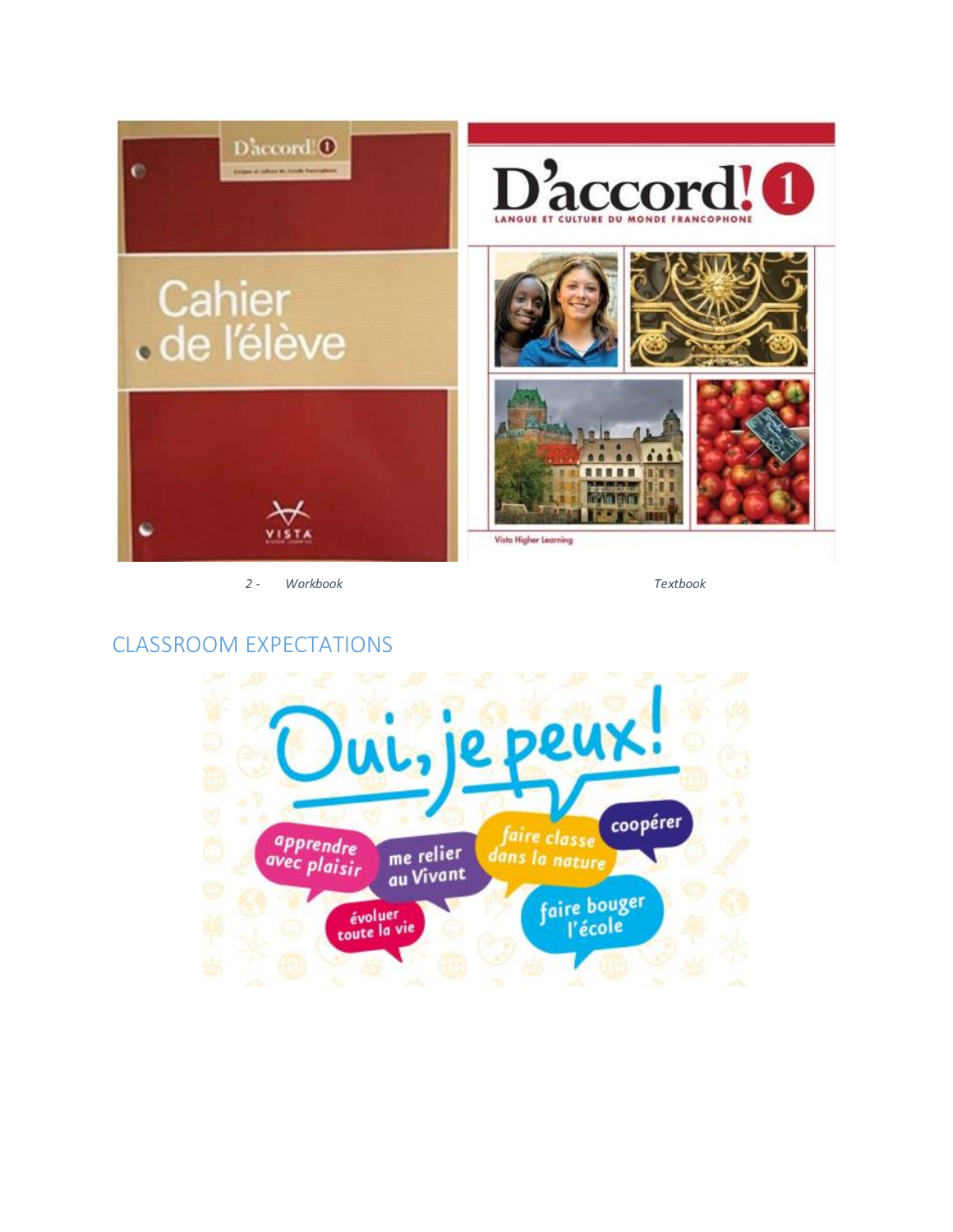## Attendance



**French is a World Language therefore students are expected to actively participate and demonstrate comprehension of the language by using it verbally before, during and after class.** 

- Help into a conducive learning environment
- Show respect to yourself and to others
- Listen attentively to others
- Read and follow directions
- Use the Language Lab appropriately
- Group or individual work require quiet and target language use
- Arrive to class on time
- If you are going to be late/absent, notify your teacher via email

### **Fulton County Schools Expectations**

- FCS Code of Conduct
	- Please review the 2021-2022 FCS STUDENT CODE OF CONDUCT HANDBOOK for full information.
	- In line with the Taylor Road mission to cultivate a culture of learning, students should remain in the learning environment (classroom) as much as possible.
	- Student conduct should be reported to the appropriate administrator via email or a behavior referral through the Infinite Campus system and will be handled in accordance with school and district guidelines at the discretion of the administrator.

Please know that we are committed to ensuring that all our students feel safe and ready to le arn and will be providing students guidance, resources and support. Thank you for your partnership in teaching our students behavioral expectations and standards of conduct along with PBIS (Positive Behavioral Intervention and Support) rules.

• Special Ed Statement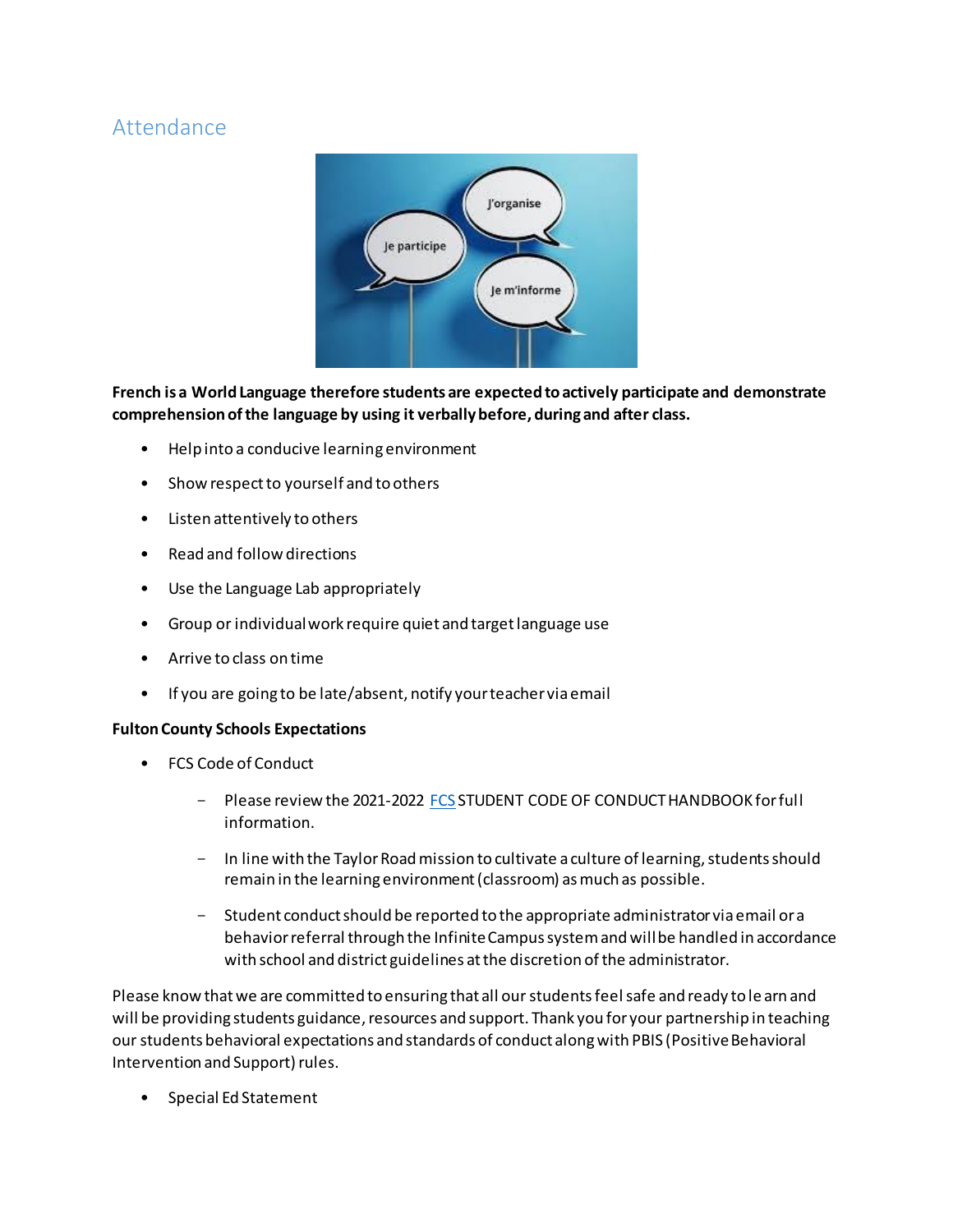Within this course, accommodations and modifications will be implemented based on students' current Individualized Education Plan (IEP). For specific goals and objectives and instructional levels, refer to your child's IEP.

Students must attend class. All students should be present and engaged during the learning session. Attendance will be taken every day through Infinite Campus and will follow PBIS guidelines for tardies to class**.** Tardies to class will begin Monday, August 23, 2021

- 1st time: verbal warning from teacher
- 2nd time: parent contact from teacher
- 3rd time: Student detention as consequence
- **Remote Attendance:** Students are allowed to have five (5) remote learning days per semester with pre-approval from Mr. Parker. If you receive emails regarding the requests, please forward them to Mr. Parker. During these instances, students will be provided with asynchronous work (can be via TEAMS). To be considered present remotely, work that is assigned must be submitted within two (2) days of absence. Students may not use a remote learning day on a summative assessment day.
- **Assigned Remote Attendance:** Students can be designated as Assigned Remote by the district based on guidance from state/local health officials if they need to be placed in medical quarantine. The assigned remote designation is an excused absence and does not require documentation from the student. More information is coming from the district, as contracted tutoring services are also being discussed.

# GRADING POLICY

Microsoft Office 365 is the Student Management System used in all Fulton County Classrooms. All classes will have a Class Teams platform set up that can be used in and/or outside the class. Students can access their Class Teams site through their Microsoft Office account. Grades will be visible in Infinite Campus.

### Grades



## *Grading Scale:*

• A 90 and above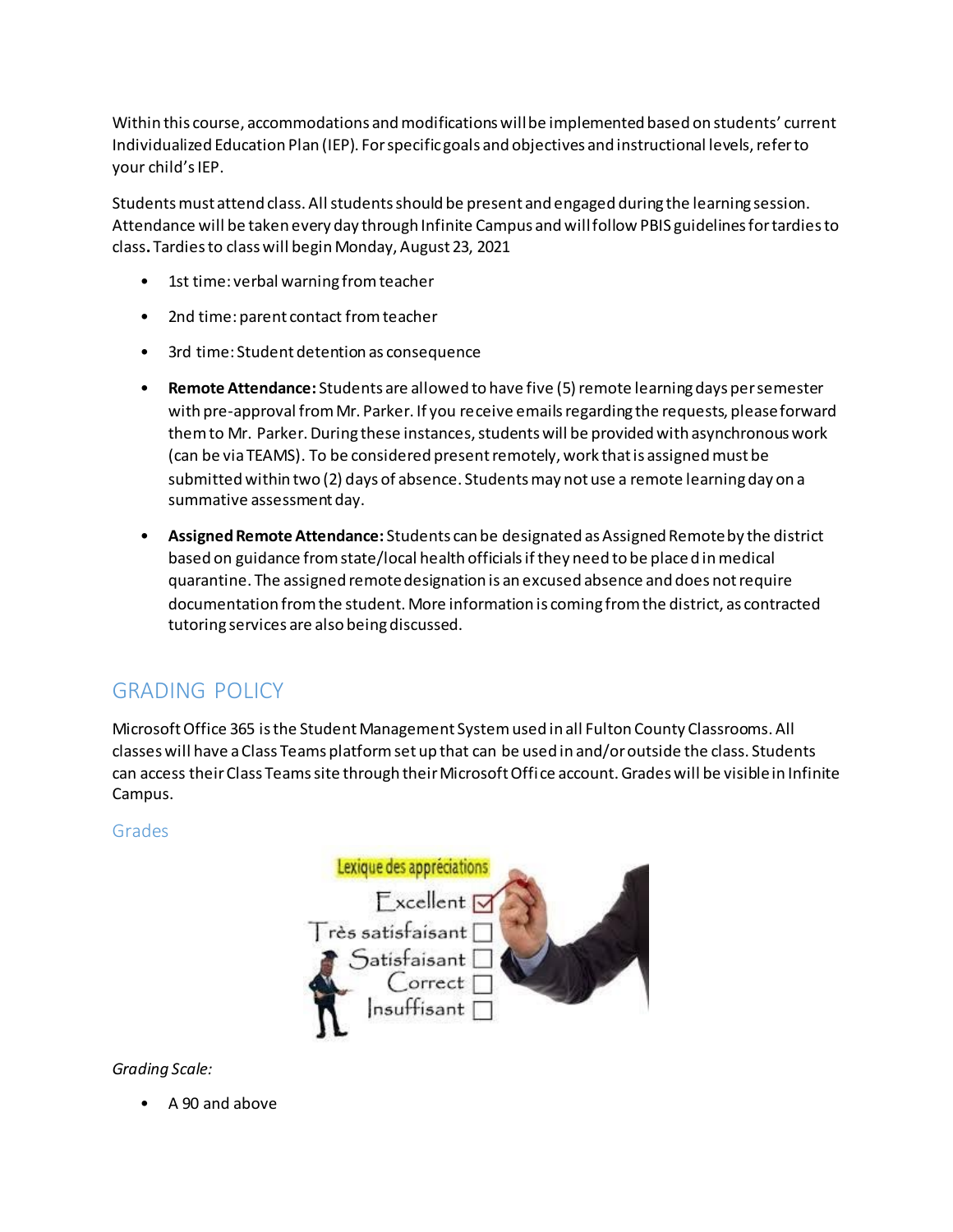- B 80-89
- C 70-79
- F Below 70
- W Withdrew
- NG No grade (enrolled fewer than 20 days of grading period)
- INC Incomplete (principal approval –absent for extended period)

Grading Categories: Major Assignments 50%, Minor Assignments 35%, and Practice 15%.

**Major**: An assignment or assessment that is cumulative in nature, measuring multiple standards/skills, and/or when there is a significant amount of dedicated instructional time devoted to the content being assessed.

**Minor**: An assignment or assessment that measures an individual standard or subset of standards/skills within a unit and/or when there is a small amount of dedicated instructional time devoted to the content being assessed.

**Practice**: Daily assignments, observations, and/or engagement activities given in class or for homework given to students to build and/or remediate skills

Recovery



- All students will have one (1) opportunity each nine weeks to redo/retake one (1) major assignment/assessment.
- Eligibility for a redo/retake is for students who receive a 79 or below on a specific major assignment/assessment.
- Students are eligible to earn a replacement grade on a redo/retake no higher than 79.
- Student redo/retakes must be completed before the next major assignment/assessment is given or 5 school days before the end of a marking period if there is not another major